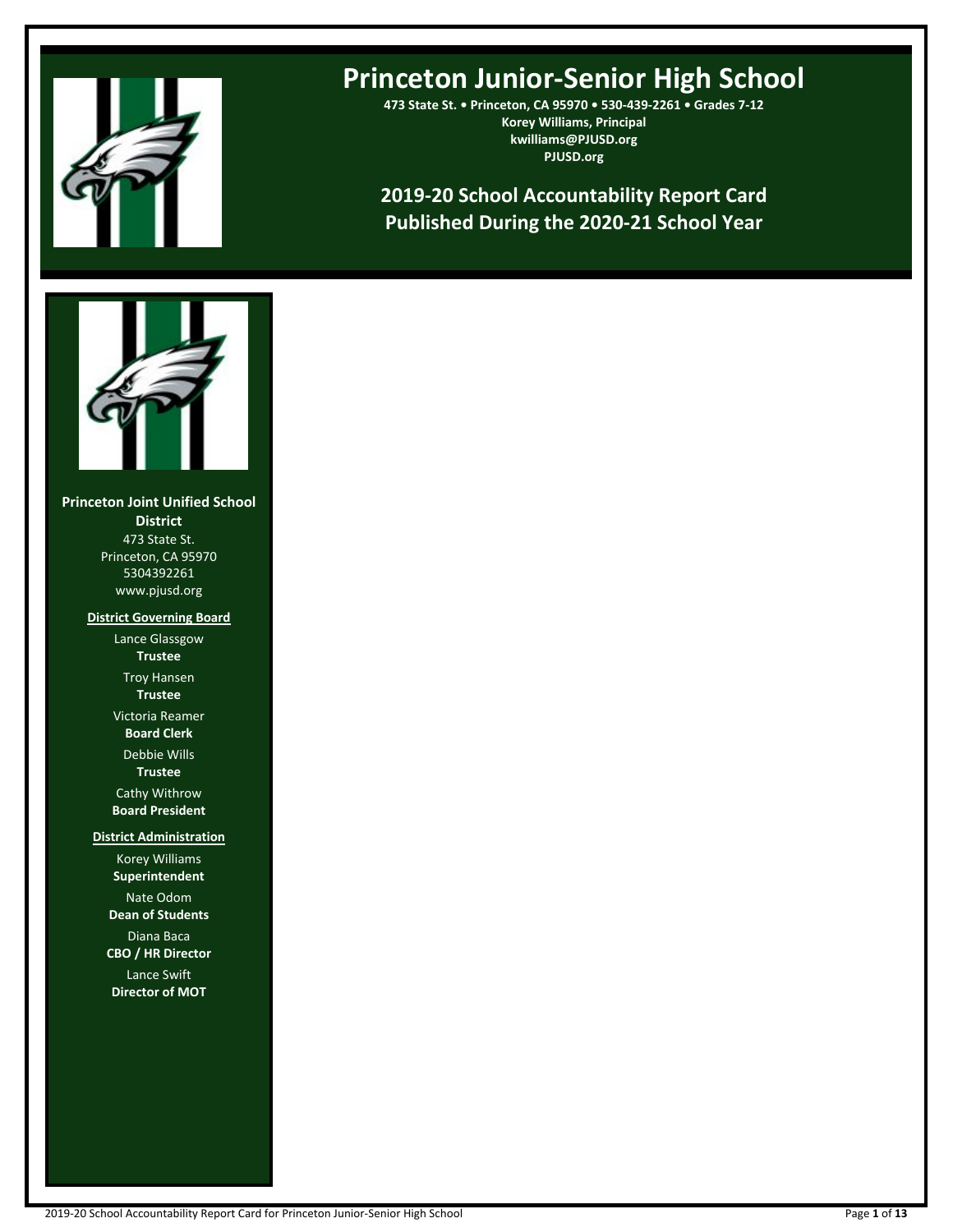# **School Description**

Princeton Joint Unified School District is located in the rural farming community of Princeton, California and has two schools: Princeton Elementary School (K-6) and Princeton Junior / Senior High School (7-12), totaling enrollment of about 150 students. The town of Princeton is situated on the Colusa and Glenn County line, along Highway 45, adjacent to the Sacramento River. The Glenn County Office of Education has oversight of the Princeton Joint Unified School District.

Both of our schools enjoy very low student to teacher ratios, typically 15 students or less per class. Our small school and class sizes make it easier for students to enjoy closer relationships with teachers and staff and for teachers to provide students with greater individualized attention. Our schools are also very safe; we have few discipline issues and remain almost completely free of the gang problems experienced in some other districts.

Our K-12 courses are standards-based and academically rigorous. In addition to college preparatory courses, we offer a variety career technical education courses, oriented toward agriculture and medicine. Advanced placement courses are sometimes offered on the master schedule; a variety of other courses are available as online options. English learners are offered English Language Development courses at both sites, and our district consistently does an excellent job of helping our English learners become proficient in English.

Despite our small size, Princeton schools offer our students a wide variety of opportunities for involvement. As expected in an agricultural community, 4-H and FFA are popular organizations. Our athletics teams include football, volleyball, Cheerleading, basketball, baseball, and softball. Students wishing to participate in other sports have the opportunity to do so at neighboring schools. Yearbook, CSF, student government, school site council, MeCHA, Friday Night Live and sixth grade science camp are some of the other extracurricular activities our students enjoy.

Each year our seniors apply and are accepted to quality colleges and universities. Many are the recipients of awards and scholarships from both Glenn and Colusa Counties to help them in their pursuit of post-high school education. Our dropout rate is extremely low, and nearly all seniors graduate on time with a diploma.

A significant number of Princeton'sstudents have chosen to transfer from their district of residence and attend Princeton as interdistrict transfer students. We welcome interdistrict transfers and have seen very positive results for many of our transfer students. If you should have interest in your students becoming Princeton Eagles, please contact our school offices.

# School Mission

The mission of Princeton High School, an ethnically diverse, rural school that respects individual differences, is to graduate students with the skills and knowledge to be lifelong learners, transition to higher education or the workplace and become productive members of society. The implementation of a rigorous, dynamic, academic and career-technical curriculum will address career paths that will integrate technology, and be delivered in a partnership between an effective staff and the community.

# **About the SARC**

By February 1 of each year, every school in California is required by state law to publish a School Accountability Report Card (SARC). The SARC contains information about the condition and performance of each California public school. Under the Local Control Funding Formula (LCFF) all local educational agencies(LEAs) are required to prepare a Local Control and Accountability Plan (LCAP), which describes how they intend to meet annual school-specific goals for all pupils, with specific activities to address state and local priorities. Additionally, data reported in an LCAP is to be consistent with data reported in the SARC.

- For more information about SARC requirements and access to prior year reports, see the California Department of Education (CDE) SARC web page at [https://www.cde.ca.gov/ta/ac/sa/.](https://www.cde.ca.gov/ta/ac/sa/)
- For more information about the LCFF or the LCAP, see the CDE LCFF webpage at [https://www.cde.ca.gov/fg/aa/lc/.](https://www.cde.ca.gov/fg/aa/lc/)
- For additional information about the school, parents/guardians and community members should contact the school principal or the district office.

#### **2019-20 Student Enrollment by Grade Level**

| <b>Grade Level</b>      | <b>Number of Students</b> |
|-------------------------|---------------------------|
| Grade 7                 | 11                        |
| Grade 8                 | 18                        |
| Grade 9                 | 14                        |
| Grade 10                | 14                        |
| Grade 11                | g                         |
| Grade 12                | 15                        |
| <b>Total Enrollment</b> | 81                        |

#### **2019-20 Student Enrollment by Group**

| Group                             | <b>Percent of Total Enrollment</b> |
|-----------------------------------|------------------------------------|
| American Indian or Alaska Native  | 3.7                                |
| <b>Hispanic or Latino</b>         | 65.4                               |
| White                             | 27.2                               |
| Two or More Races                 | 3.7                                |
| Socioeconomically Disadvantaged   | 76.5                               |
| <b>English Learners</b>           | 17.3                               |
| <b>Students with Disabilities</b> | 9.9                                |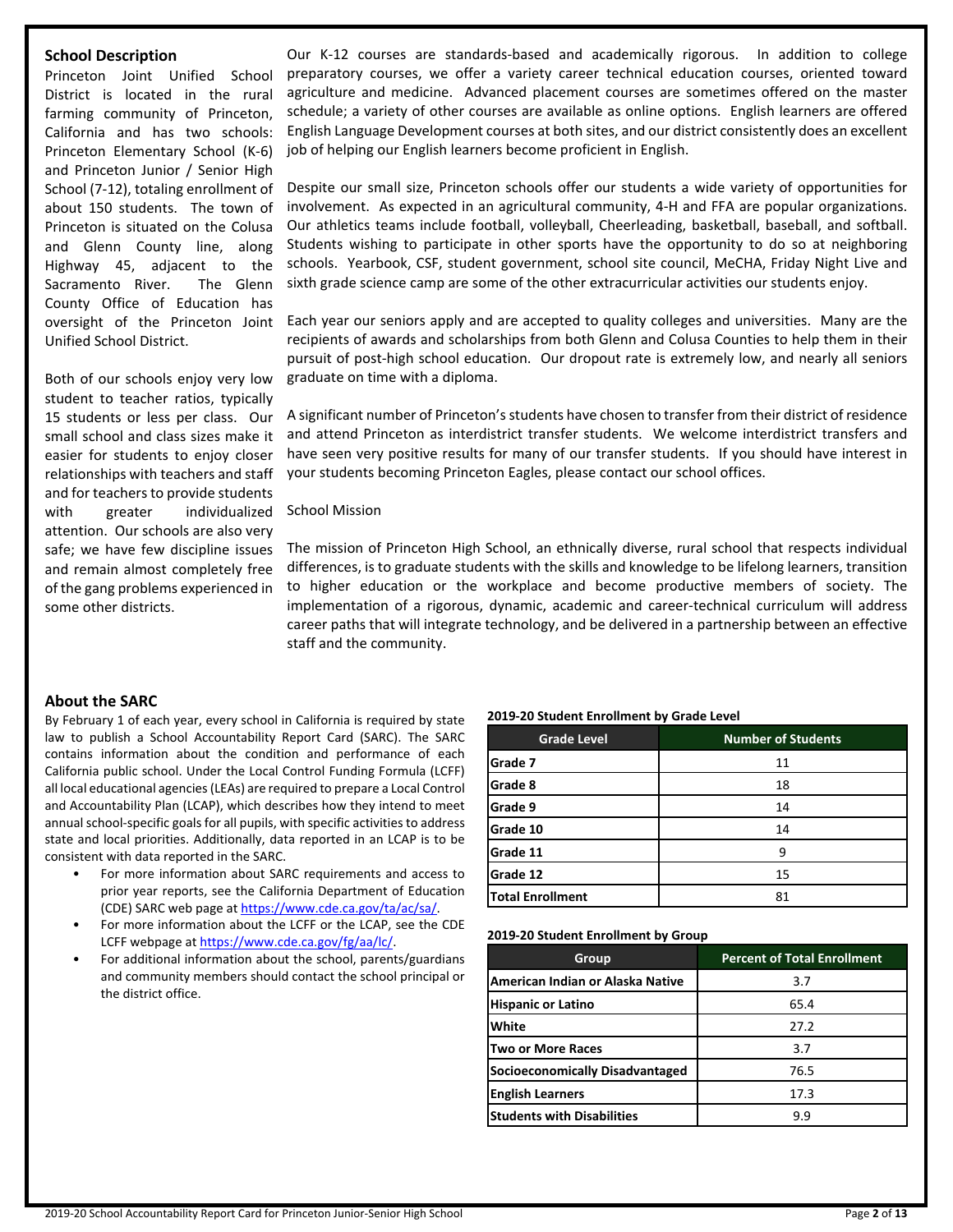# **A. Conditions of Learning**

# **State Priority: Basic**

The SARC provides the following information relevant to the State priority: Basic (Priority 1):

- Degree to which teachers are appropriately assigned and fully credentialed in the subject area and for the pupils they are teaching;
- Pupils have access to standards-aligned instructional materials; and
- School facilities are maintained in good repair

| <b>Teacher Credentials for Princeton Junior-</b> | 18-19 | $19-20$ 20-21 |  |
|--------------------------------------------------|-------|---------------|--|
| With Full Credential                             |       |               |  |
| <b>Without Full Credential</b>                   | O     |               |  |
| Teaching Outside Subject Area of Competence      |       |               |  |

| Teacher Credentials for Princeton Joint Unified   18-19   19-20 20-21 |  |  |
|-----------------------------------------------------------------------|--|--|
| <b>IWith Full Credential</b>                                          |  |  |
| Without Full Credential                                               |  |  |
| Teaching Outside Subject Area of Competence                           |  |  |

**Teacher Misassignments and Vacant Teacher Positions at Princeton Junior-Senior High School**

| <b>Indicator</b>                 | 18-19 | 19-20 | $20 - 21$ |
|----------------------------------|-------|-------|-----------|
| Teachers of English Learners     |       |       |           |
| Total Teacher Misassignments*    |       |       |           |
| <b>IVacant Teacher Positions</b> |       |       |           |

Note: "Misassignments" refers to the number of positions filled by teachers who lack legal authorization to teach that grade level, subject area, student group, etc. \*Total Teacher Misassignments includes the number of Misassignments of Teachers of English Learners.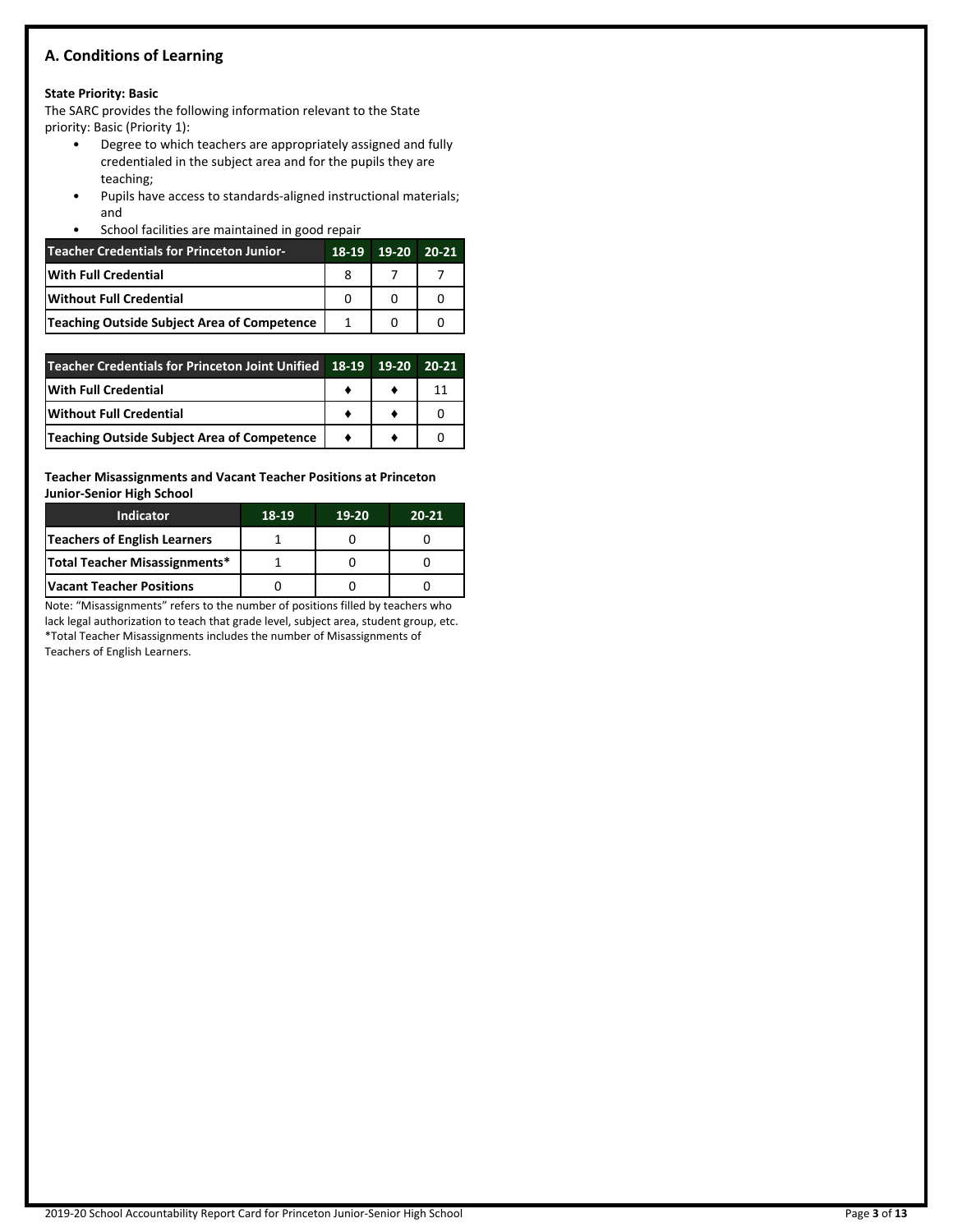# **Textbooks and Instructional Materials**

**Year and month in which data were collected: December, 2020**

| <b>Core Curriculum Area</b>       | Year and month in which data were collected: December, 2020<br><b>Textbooks and Instructional Materials/Year of Adoption</b> |  |  |  |  |  |
|-----------------------------------|------------------------------------------------------------------------------------------------------------------------------|--|--|--|--|--|
| <b>Reading/Language Arts</b>      | 7th-8th California Treasures 4-22-2010                                                                                       |  |  |  |  |  |
|                                   |                                                                                                                              |  |  |  |  |  |
|                                   | Holt-Warriner Handbook 7-21-2011                                                                                             |  |  |  |  |  |
|                                   | The textbooks listed are from most recent adoption:<br>No                                                                    |  |  |  |  |  |
|                                   | Percent of students lacking their own assigned textbook:<br>0%                                                               |  |  |  |  |  |
| <b>IMathematics</b>               | CPM 7th - 8th (July 2016)                                                                                                    |  |  |  |  |  |
|                                   | Integrated Math, Houghton- Mifflin 9th-11th (August 2017)                                                                    |  |  |  |  |  |
|                                   | The textbooks listed are from most recent adoption:<br>No                                                                    |  |  |  |  |  |
|                                   | Percent of students lacking their own assigned textbook:<br>0%                                                               |  |  |  |  |  |
| Science                           |                                                                                                                              |  |  |  |  |  |
|                                   | Prentice Hall Chemistry (2008) 12-18-2008<br>Prentice Hall Conceptual Physics 12-18-2008                                     |  |  |  |  |  |
|                                   | McGraw-Hill Understanding Human Anatomy and Physiology 5th ed.                                                               |  |  |  |  |  |
|                                   | California Life Science                                                                                                      |  |  |  |  |  |
|                                   | California Physical Science                                                                                                  |  |  |  |  |  |
|                                   | California - Modern Biology                                                                                                  |  |  |  |  |  |
|                                   | Delmar-Cengage Learning Modern Livestock and Poultry Production                                                              |  |  |  |  |  |
|                                   | The textbooks listed are from most recent adoption:<br>No                                                                    |  |  |  |  |  |
|                                   | Percent of students lacking their own assigned textbook:<br>0%                                                               |  |  |  |  |  |
| History-Social Science            | Ancient Civilizations, HMH, Adopted 2020                                                                                     |  |  |  |  |  |
|                                   | United States History: Beginnings to 1914. HMH, Adopted 2020                                                                 |  |  |  |  |  |
|                                   | World Geography, Glenncoe, Adopted 2007                                                                                      |  |  |  |  |  |
|                                   | Modern World History California Edition, HMH, Adopted 2020                                                                   |  |  |  |  |  |
|                                   | American History: Reconstruction to Present California Edition, HMH, Adopted 2020                                            |  |  |  |  |  |
|                                   | The textbooks listed are from most recent adoption:<br>Yes                                                                   |  |  |  |  |  |
|                                   | Percent of students lacking their own assigned textbook:<br>0%                                                               |  |  |  |  |  |
| <b>Foreign Language</b>           | Senderos 1, Vista, Adopted 2019                                                                                              |  |  |  |  |  |
|                                   | Senderos 2, Vista, Adopted 2019                                                                                              |  |  |  |  |  |
|                                   | Galleria, Vista, Adopted 2019                                                                                                |  |  |  |  |  |
|                                   | The textbooks listed are from most recent adoption:<br>No                                                                    |  |  |  |  |  |
|                                   | Percent of students lacking their own assigned textbook:<br>0%                                                               |  |  |  |  |  |
| Health                            | Glencoe Teen Health, Adopted 10-18-2006                                                                                      |  |  |  |  |  |
|                                   | The textbooks listed are from most recent adoption:<br>No                                                                    |  |  |  |  |  |
|                                   | Percent of students lacking their own assigned textbook:<br>0%                                                               |  |  |  |  |  |
| <b>Visual and Performing Arts</b> | Understanding Art -Glencoe/McGraw-Hill 1999                                                                                  |  |  |  |  |  |
|                                   | The textbooks listed are from most recent adoption:<br>No                                                                    |  |  |  |  |  |
|                                   | Percent of students lacking their own assigned textbook:<br>0%                                                               |  |  |  |  |  |
| Science Laboratory Equipment      | Ongoing as needed                                                                                                            |  |  |  |  |  |
|                                   | Percent of students lacking their own assigned textbook: 0%                                                                  |  |  |  |  |  |

Note: Cells with N/A values do not require data.

# **School Facility Conditions and Planned Improvements (Most Recent Year)**

The district takes great efforts to ensure that all schools are clean, safe, and functional through proper facilities maintenance and campus supervision. Ongoing maintenance and campus improvements ensure facilities remain up to date and provide adequate space for students and staff. District maintenance and site custodial staff ensures that the repairs necessary to keep the school in good condition are completed in a timely manner. A work order process is used by school and district staff to communicate non-routine maintenance requests. Every morning before school begins a custodian inspects facilities for safety hazards or other conditions that need attention prior to students and staff entering school grounds. Two custodians are assigned to PHS.

The custodians are responsible for all aspects of cleaning and maintenance of buildings and grounds.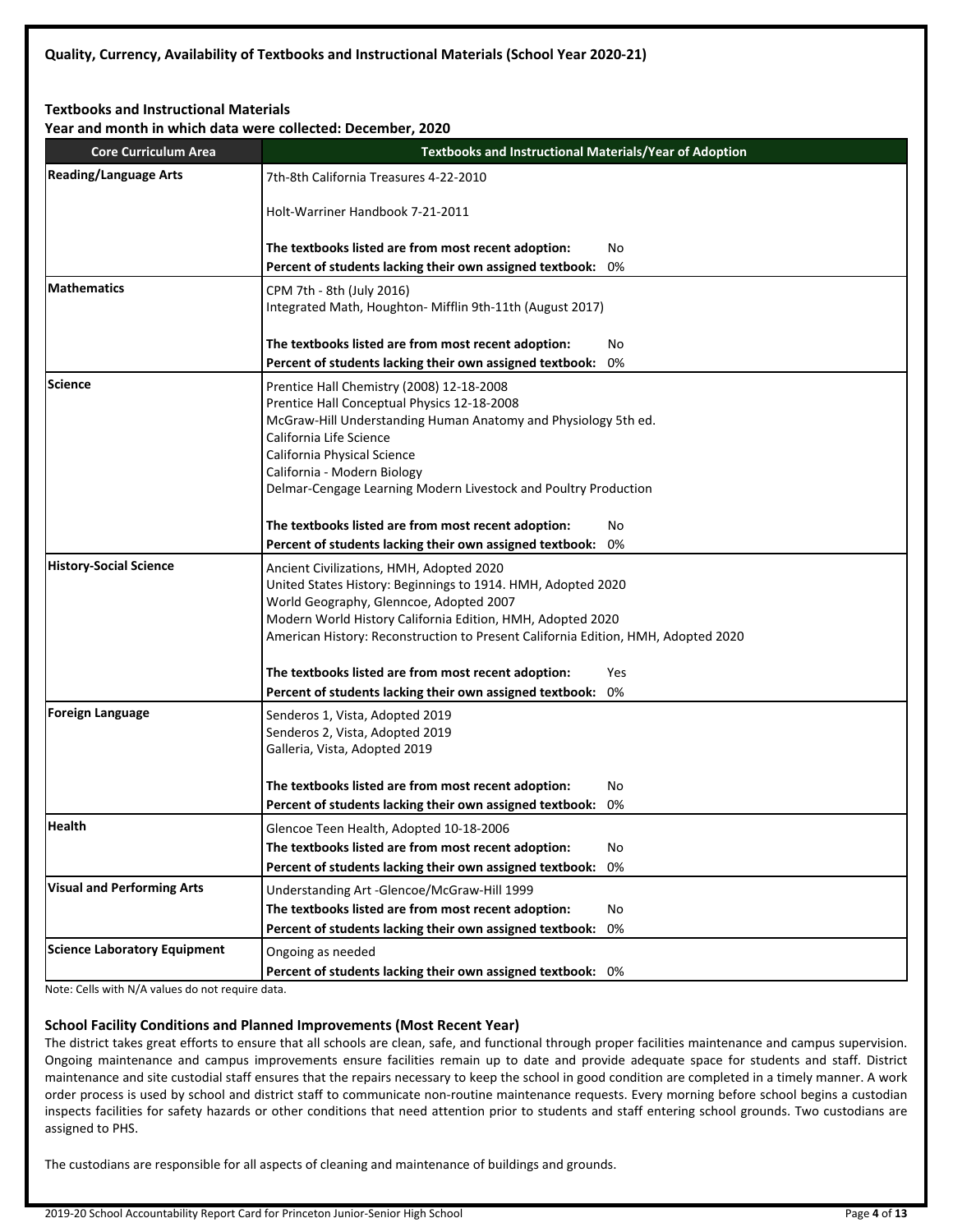Restrooms are checked throughout the day for cleanliness and subsequently cleaned as needed. The Director of Maintenance and Operations communicates daily with the Superintendent and custodial staff concerning maintenance and school safety issues.

The district Director of Maintenance & Operations does an annual inspection of all sites in accordance with Education Code §17592.72(c) (1). The inspection tool is on file and available for review at the district office.

## **School Facility Good Repair Status (Most Recent Year)**

Using the **most recently collected** FIT data (or equivalent), provide the following:

- Determination of repair status for systems listed
- Description of any needed maintenance to ensure good repair
- The year and month in which the data were collected
- The rate for each system inspected
- The overall rating

# **Year and month in which data were collected: 01/07/2021**

| <b>System Inspected</b>                                            | <b>Repair Status</b> | <b>Repair Needed and</b><br><b>Action Taken or Planned</b> |
|--------------------------------------------------------------------|----------------------|------------------------------------------------------------|
| Systems:<br>Gas Leaks, Mechanical/HVAC, Sewer                      | Good                 |                                                            |
| Interior:<br>Interior Surfaces                                     | Good                 |                                                            |
| Cleanliness:<br>Overall Cleanliness, Pest/ Vermin Infestation      | Good                 |                                                            |
| <b>Electrical:</b><br>Electrical                                   | Good                 |                                                            |
| <b>Restrooms/Fountains:</b><br>Restrooms, Sinks/ Fountains         | Good                 |                                                            |
| Safety:<br>Fire Safety, Hazardous Materials                        | Good                 |                                                            |
| Structural:<br>Structural Damage, Roofs                            | Good                 |                                                            |
| External:<br>Playground/School Grounds, Windows/Doors/Gates/Fences | Good                 |                                                            |
| <b>Overall Rating</b>                                              | <b>Exemplary</b>     |                                                            |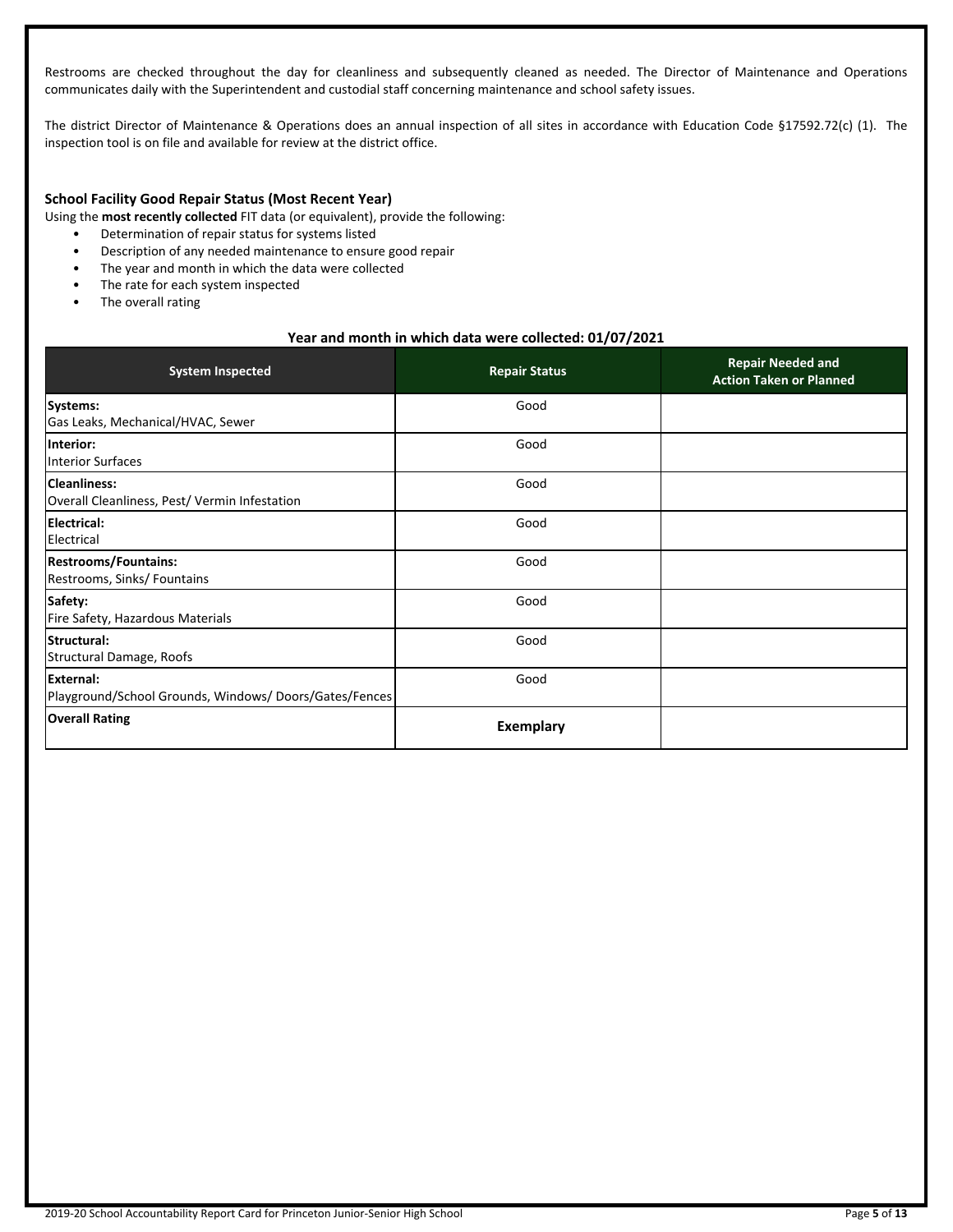# **B. Pupil Outcomes**

#### **State Priority: Pupil Achievement**

The SARC provides the following information relevant to the State priority: Pupil Achievement (Priority 4):

- **Statewide assessments** (i.e., California Assessment of Student Performance and Progress [CAASPP] System, which includes the Smarter Balanced Summative Assessments for students in the general education population and the California Alternate Assessments [CAAs] for English language arts/literacy [ELA] and mathematics given in grades three through eight and grade eleven. Only eligible students may participate in the administration of the CAAs. CAAs items are aligned with alternate achievement standards, which are linked with the Common Core State Standards [CCSS] for students with the most significant cognitive disabilities); and
- The percentage of students who have successfully completed courses that satisfy the requirements for entrance to the University of California and the California State University, or career technical education sequences or programs of study.

**CAASPP Test Results in ELA and Mathematics for All Students Grades Three through Eight and Grade Eleven Percentage of Students Meeting or Exceeding the State Standard**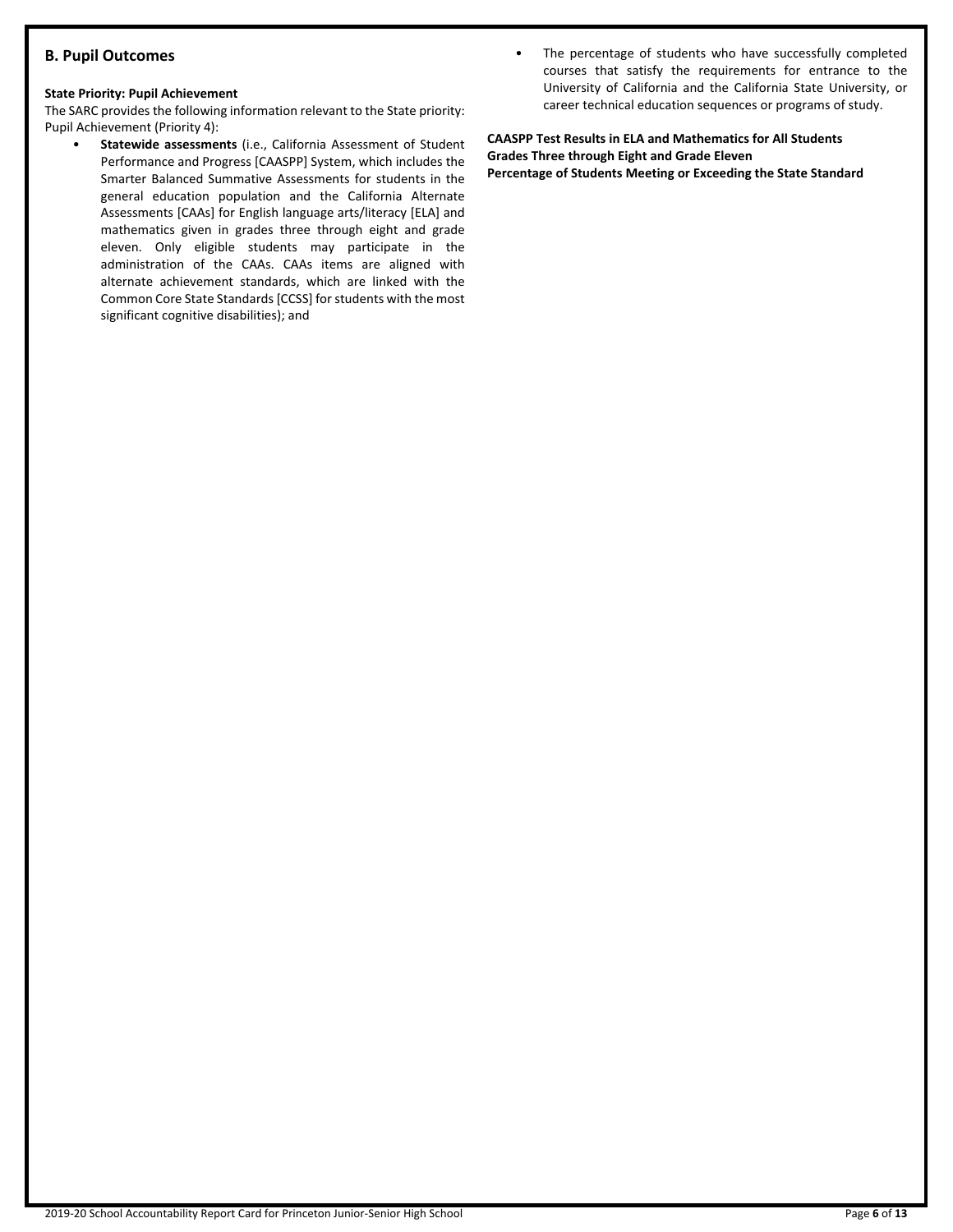| Subject     | <b>School</b><br>18-19 | <b>School</b><br>19-20 | <b>District</b><br>18-19 | <b>District</b><br>19-20 | <b>State</b><br>18-19 | <b>State</b><br>19-20 |
|-------------|------------------------|------------------------|--------------------------|--------------------------|-----------------------|-----------------------|
| ELA         | 43                     | N/A                    | 36                       | N/A                      | 50                    | N/A                   |
| <b>Math</b> | 18                     | N/A                    | 18                       | N/A                      | 39                    | N/A                   |

Note: Cells with N/A values do not require data.

Note: The 2019-2020 data are not available. Due to the COVID-19 pandemic, Executive Order N-30-20 was issued which waived the requirement for statewide testing for the 2019-2020 school year.

Note: Percentages are not calculated when the number of students tested is ten or less, either because the number of students in this category is too small for statistical accuracy or to protect student privacy.

Note: ELA and mathematics test results include the Smarter Balanced Summative Assessment and the CAA. The "Percent Met or Exceeded" is calculated by taking the total number of students who met or exceeded the standard on the Smarter Balanced Summative Assessment plus the total number of students who met the standard (i.e., achieved Level 3-Alternate) on the CAAs divided by the total number of students who participated in both assessments.

**CAASPP Test Results in Science for All Students Grades Five, Eight, and High School Percentage of Students Meeting or Exceeding the State Standard**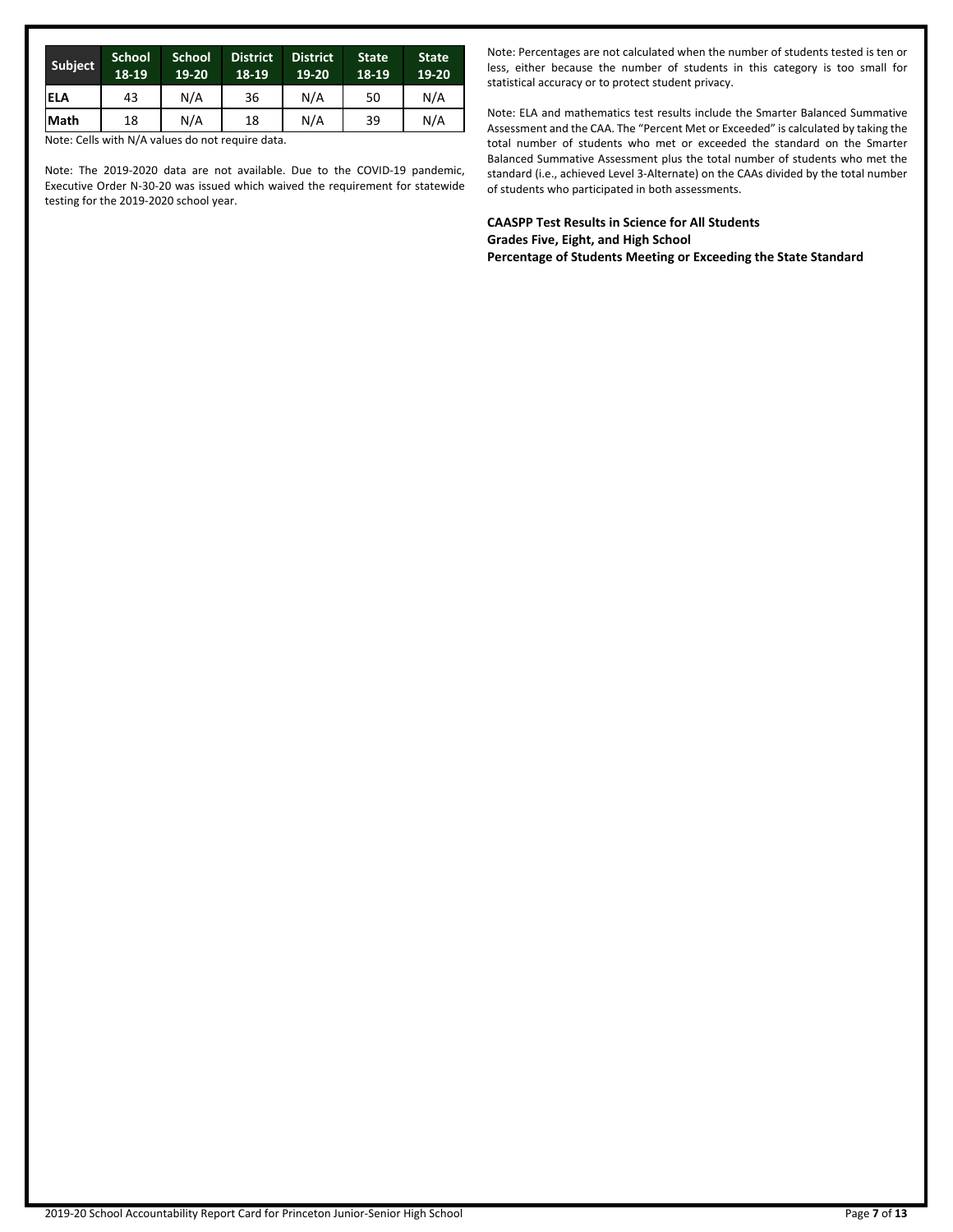| Subject | School<br>18-19 | $19-20$ | School District<br>18-19 | <b>District</b><br>$19-20$ | <b>State</b><br>18-19 | <b>State</b><br>19-20 |
|---------|-----------------|---------|--------------------------|----------------------------|-----------------------|-----------------------|
| Science | 28              | N/A     | 26                       | N/A                        | 30                    | N/A                   |

Note: Cells with N/A values do not require data.

Note: The 2019-2020 data are not available. Due to the COVID-19 pandemic, Executive Order N-30-20 was issued which waived the requirement for statewide testing for the 2019-2020 school year.

Note: The new California Science Test (CAST) was first administered operationally in the 2018-2019 school year.

#### **State Priority: Other Pupil Outcomes**

The SARC provides the following information relevant to the State priority: Other Pupil Outcomes (Priority 8):

• Pupil outcomes in the subject areas of physical education.

# **2019-20 Percent of Students Meeting Fitness Standards**

| Grade<br>Level | 4 of 6 | 5 of 6 | 6 of 6 |
|----------------|--------|--------|--------|
|                | N/A    | N/A    | N/A    |
|                | N/A    | N/A    | N/A    |
| 9              | N/A    | N/A    | N/A    |
|                |        |        |        |

Note: Cells with N/A values do not require data.

Note: The 2019–2020 data are not available. Due to the COVID-19 pandemic, Executive Order N-56-20 was issued which waived the requirement to administer the physical fitness performance test for the 2019–2020 school year.

# **Student Group Total Enrollment Number Tested Percent Tested Percent Not Tested Percent Met or Exceeded All Students** N/A N/A N/A N/A N/A **Male** N/A N/A N/A N/A N/A **Female** N/A N/A N/A N/A N/A **Black or African American** N/A N/A N/A N/A N/A **American Indian or Alaska Native** N/A N/A N/A N/A N/A **Asian** N/A N/A N/A N/A N/A **Filipino** N/A N/A N/A N/A N/A **Hispanic or Latino** N/A N/A N/A N/A N/A **Native Hawaiian or Pacific Islander** N/A N/A N/A N/A N/A **White** N/A N/A N/A N/A N/A **Two or More Races** N/A N/A N/A N/A N/A **Socioeconomically Disadvantaged** N/A N/A N/A N/A N/A **English Learners** N/A N/A N/A N/A N/A **Students with Disabilities** N/A N/A N/A N/A N/A **Students Receiving Migrant Education Services** N/A N/A N/A N/A N/A **Foster Youth** N/A N/A N/A N/A N/A **Homeless** N/A N/A N/A N/A N/A

Note: Cells with N/A values do not require data.

Note: The 2019-2020 data are not available. Due to the COVID-19 pandemic, Executive Order N-30-20 was issued which waived the requirement for statewide testing for the 2019-2020 school year.

#### **CAASPP Test Results in Science by Student Group Grades Three through Eight and Grade Eleven (School Year 2019-2020)**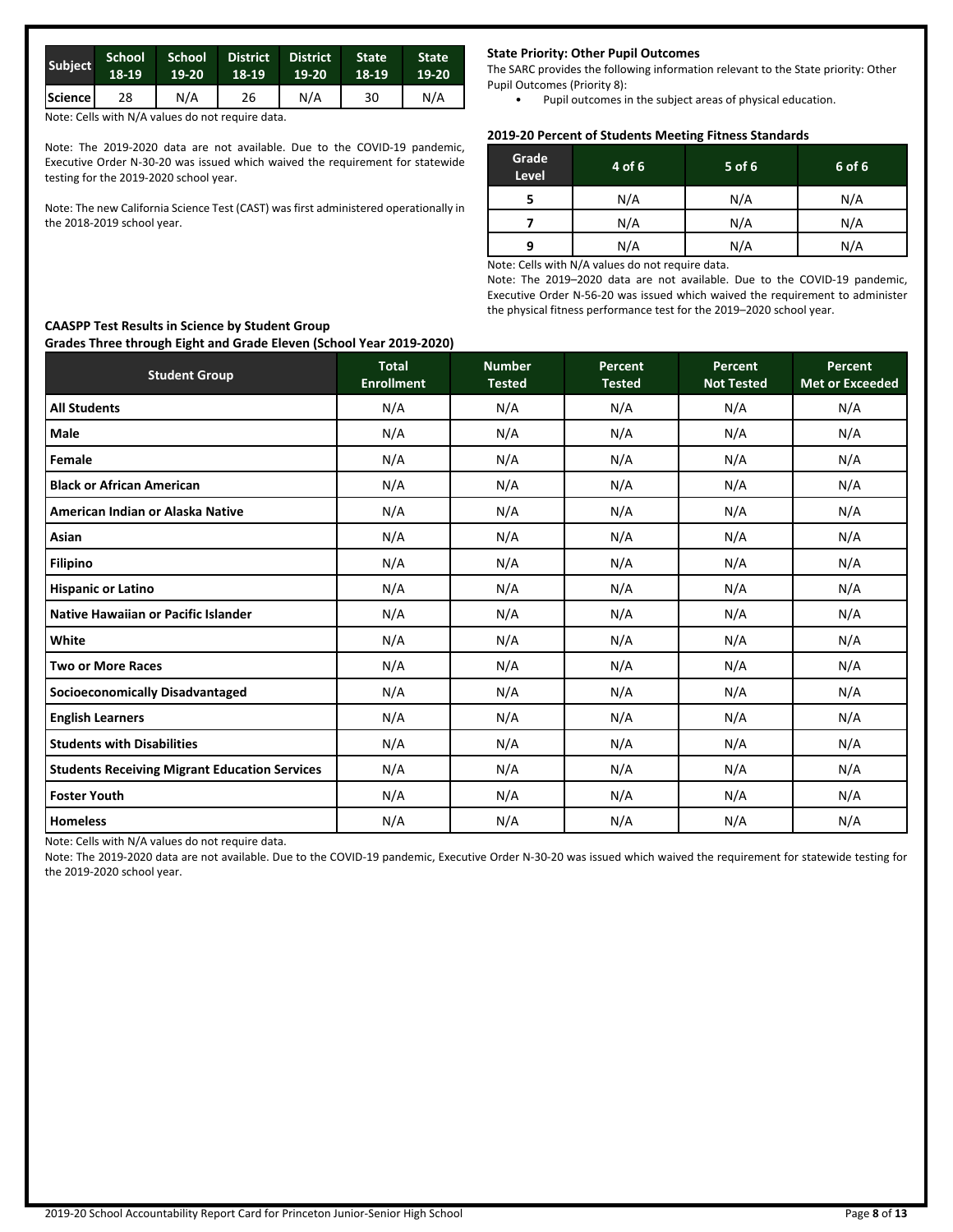| <b>CAASPP Test Results in ELA by Student Group</b><br>Grades Three through Eight and Grade Eleven (School Year 2019-2020) |       |               |         |         |         |
|---------------------------------------------------------------------------------------------------------------------------|-------|---------------|---------|---------|---------|
| <b>Student Group</b>                                                                                                      | Total | <b>Number</b> | Percent | Percent | Percent |

| <b>Student Group</b>                                 | <b>Total</b><br><b>Enrollment</b> | <b>Number</b><br><b>Tested</b> | Percent<br><b>Tested</b> | Percent<br><b>Not Tested</b> | Percent<br><b>Met or Exceeded</b> |
|------------------------------------------------------|-----------------------------------|--------------------------------|--------------------------|------------------------------|-----------------------------------|
| <b>All Students</b>                                  | N/A                               | N/A                            | N/A                      | N/A                          | N/A                               |
| Male                                                 | N/A                               | N/A                            | N/A                      | N/A                          | N/A                               |
| Female                                               | N/A                               | N/A                            | N/A                      | N/A                          | N/A                               |
| <b>Black or African American</b>                     | N/A                               | N/A                            | N/A                      | N/A                          | N/A                               |
| American Indian or Alaska Native                     | N/A                               | N/A                            | N/A                      | N/A                          | N/A                               |
| Asian                                                | N/A                               | N/A                            | N/A                      | N/A                          | N/A                               |
| <b>Filipino</b>                                      | N/A                               | N/A                            | N/A                      | N/A                          | N/A                               |
| <b>Hispanic or Latino</b>                            | N/A                               | N/A                            | N/A                      | N/A                          | N/A                               |
| <b>Native Hawaiian or Pacific Islander</b>           | N/A                               | N/A                            | N/A                      | N/A                          | N/A                               |
| White                                                | N/A                               | N/A                            | N/A                      | N/A                          | N/A                               |
| <b>Two or More Races</b>                             | N/A                               | N/A                            | N/A                      | N/A                          | N/A                               |
| <b>Socioeconomically Disadvantaged</b>               | N/A                               | N/A                            | N/A                      | N/A                          | N/A                               |
| <b>English Learners</b>                              | N/A                               | N/A                            | N/A                      | N/A                          | N/A                               |
| <b>Students with Disabilities</b>                    | N/A                               | N/A                            | N/A                      | N/A                          | N/A                               |
| <b>Students Receiving Migrant Education Services</b> | N/A                               | N/A                            | N/A                      | N/A                          | N/A                               |
| <b>Foster Youth</b>                                  | N/A                               | N/A                            | N/A                      | N/A                          | N/A                               |
| <b>Homeless</b>                                      | N/A                               | N/A                            | N/A                      | N/A                          | N/A                               |

Note: Cells with N/A values do not require data.

Note: The 2019-2020 data are not available. Due to the COVID-19 pandemic, Executive Order N-30-20 was issued which waived the requirement for statewide testing for the 2019-2020 school year.

#### **CAASPP Test Results in Mathematics by Student Group Grades Three through Eight and Grade Eleven (School Year 2019-2020)**

| <b>Student Group</b>                                 | <b>Total</b><br><b>Enrollment</b> | <b>Number</b><br><b>Tested</b> | Percent<br><b>Tested</b> | Percent<br><b>Not Tested</b> | Percent<br><b>Met or Exceeded</b> |
|------------------------------------------------------|-----------------------------------|--------------------------------|--------------------------|------------------------------|-----------------------------------|
| <b>All Students</b>                                  | N/A                               | N/A                            | N/A                      | N/A                          | N/A                               |
| Male                                                 | N/A                               | N/A                            | N/A                      | N/A                          | N/A                               |
| Female                                               | N/A                               | N/A                            | N/A                      | N/A                          | N/A                               |
| <b>Black or African American</b>                     | N/A                               | N/A                            | N/A                      | N/A                          | N/A                               |
| American Indian or Alaska Native                     | N/A                               | N/A                            | N/A                      | N/A                          | N/A                               |
| Asian                                                | N/A                               | N/A                            | N/A                      | N/A                          | N/A                               |
| <b>Filipino</b>                                      | N/A                               | N/A                            | N/A                      | N/A                          | N/A                               |
| <b>Hispanic or Latino</b>                            | N/A                               | N/A                            | N/A                      | N/A                          | N/A                               |
| Native Hawaiian or Pacific Islander                  | N/A                               | N/A                            | N/A                      | N/A                          | N/A                               |
| White                                                | N/A                               | N/A                            | N/A                      | N/A                          | N/A                               |
| <b>Two or More Races</b>                             | N/A                               | N/A                            | N/A                      | N/A                          | N/A                               |
| <b>Socioeconomically Disadvantaged</b>               | N/A                               | N/A                            | N/A                      | N/A                          | N/A                               |
| <b>English Learners</b>                              | N/A                               | N/A                            | N/A                      | N/A                          | N/A                               |
| <b>Students with Disabilities</b>                    | N/A                               | N/A                            | N/A                      | N/A                          | N/A                               |
| <b>Students Receiving Migrant Education Services</b> | N/A                               | N/A                            | N/A                      | N/A                          | N/A                               |
| <b>Foster Youth</b>                                  | N/A                               | N/A                            | N/A                      | N/A                          | N/A                               |
| <b>Homeless</b>                                      | N/A                               | N/A                            | N/A                      | N/A                          | N/A                               |

Note: Cells with N/A values do not require data.

Note: The 2019-2020 data are not available. Due to the COVID-19 pandemic, Executive Order N-30-20 was issued which waived the requirement for statewide testing for the 2019-2020 school year.

۰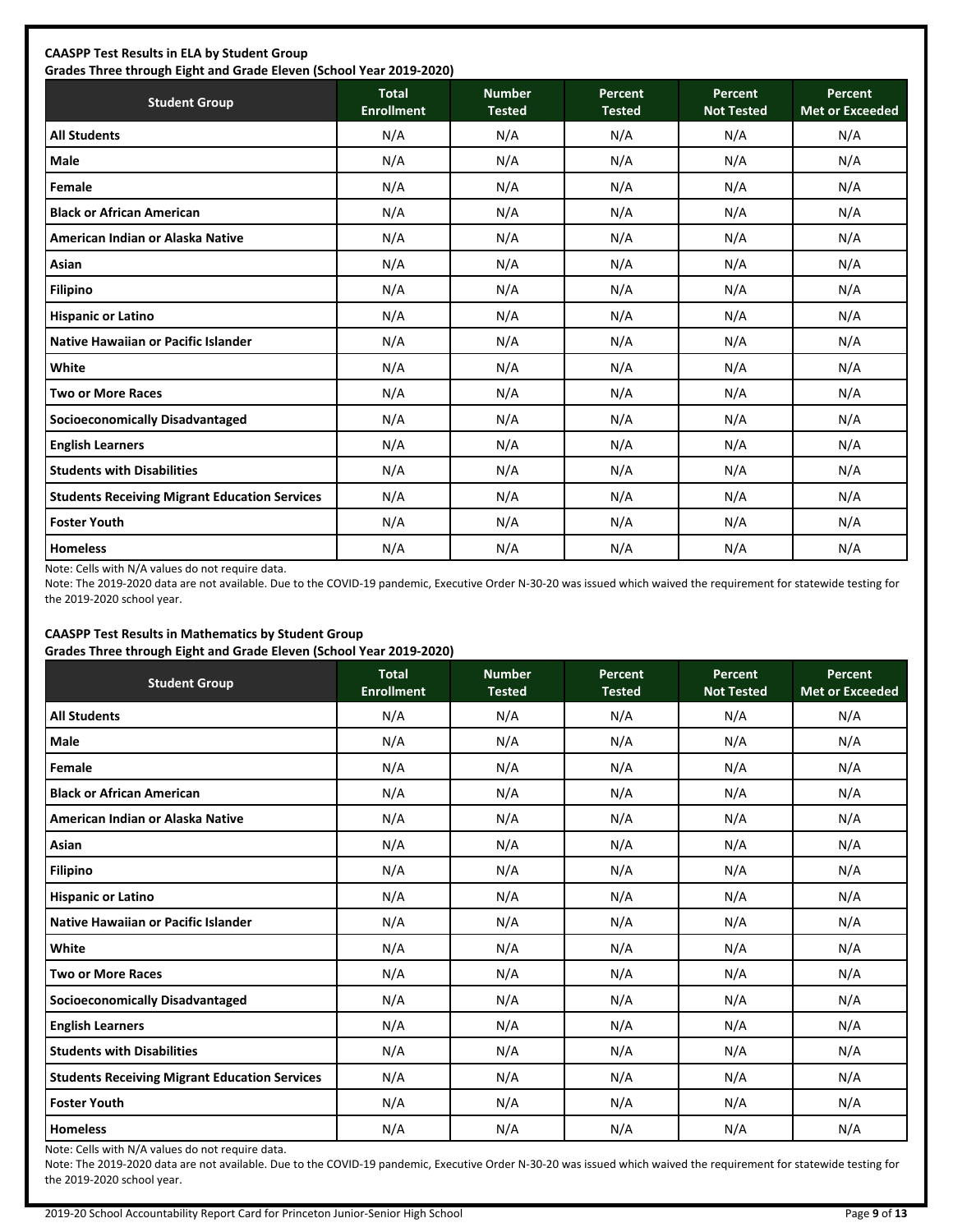# **C. Engagement**

## **State Priority: Parental Involvement**

- The SARC provides the following information relevant to the State priority: Parental Involvement (Priority 3):
- Efforts the school district makes to seek parent input in making decisions for the school district and each school site

#### **Opportunities for Parental Involvement (School Year 2020-21)**

Parents are encouraged to become involved in their student's school by volunteering in the classroom, participating in a decision-making group, or simply attending school events. Parents can stay informed on upcoming events and school activities through the school web site, the school marquee, social media, Remind and flyers. Contact our district office at (530) 439-2261 for more information on how to become involved in your student's school.

Opportunities to Volunteer:

Fundraising Committees School Site Council WASC Team School Activities Back to School Night Open House Athletics & Transportation Class Community Project Activities Field trips Classroom volunteer

# **State Priority: School Climate**

The SARC provides the following information relevant to the State priority: School Climate (Priority 6):

- Pupil suspension rates;
- Pupil expulsion rates; and
- Other local measures on the sense of safety.

# **School Safety Plan (School Year 2020-2021)**

The School Safety Plan is reviewed, updated, and discussed with school faculty annually. The plan establishes and defines procedures/guidelines for the safe and orderly response to earthquakes, fires, floods, intruders, and other emergency disasters. It outlines the protocol for teachers and staff, including the use of Remind, various social media platforms and our website. The Safety Plan also contains the numbers for each agency that should be contacted in the event of an emergency. To prepare our students and staff for potential disasters and in according law, all schools in the Princeton Joint Unified School District routinely participates in simulated emergency preparedness drills. Each year, there are safety checks by the Fire Marshall as well as by our insurance carrier. The District is mandated to correct any safety deficiencies. We do all we can to ensure the safety of our students, staff, and community at large. To ensure safety on campus, supervisors or administrators routinely monitor appropriate behavior Campus supervisors are assigned to monitor appropriate behavior, and to ensure that all people are authorized to be on school property, all visitors must sign in when entering the campus. Our student discipline handbook is updated annually and shared with each student during a pre-selected period at the beginning of each school year. This helps to ensure that all students are aware of behavior expectation and consequences; a copy is then mailed home to all parents/guardians. The District offers first aid training each year. Although all staff is encouraged to attend, it is mandatory training for all coaches and health aides.

For more information or to view the School Safety Plan, contact the District Office at (530) 439-2261.

#### **Suspensions and Expulsions**

**(data collected between July through June, each full school year respectively)**

| <b>Rate</b>       | <b>School</b><br>2017-18 | <b>School</b><br>2018-19 | <b>District</b><br>2017-18 | <b>District</b><br>2018-19 | <b>State</b><br>2017-18 | <b>State</b><br>2018-19 |
|-------------------|--------------------------|--------------------------|----------------------------|----------------------------|-------------------------|-------------------------|
| Suspensions       | 2.0                      | 8.0                      | 2.3                        | 5.8                        | 3.5                     | 3.5                     |
| <b>Expulsions</b> | 0.0                      | 0.0                      | 0.0                        | 0.0                        | 0.1                     | 0.1                     |

#### **Suspensions and Expulsions for School Year 2019-2020 Only**

**(data collected between July through February, partial school year due to the COVID-19 pandemic)**

| Rate              | School <sup>1</sup><br>2019-20 | <b>District</b><br>2019-20 | <b>State</b><br>2019-20 |
|-------------------|--------------------------------|----------------------------|-------------------------|
| Suspensions       | 3.,                            | 4.⊥                        | 2.5                     |
| <b>Expulsions</b> |                                |                            | 0.1                     |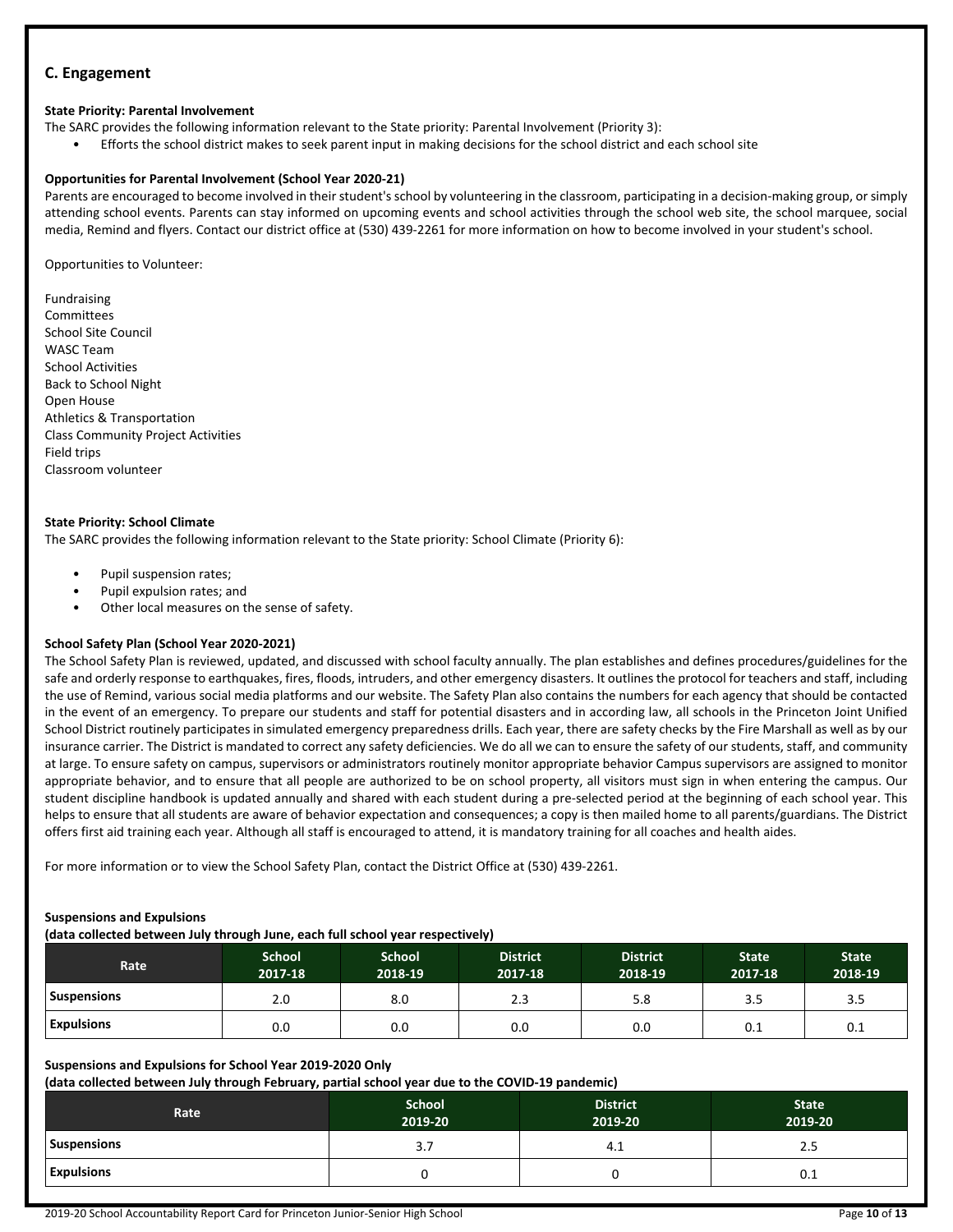Note: The 2019-2020 suspensions and expulsions rate data are not comparable to prior year data because the 2019-2020 school year is a partial school year due to the COVID-19 crisis. As such, it would be inappropriate to make any comparisons in rates of suspensions and expulsions in the 2019-2020 school year compared to prior years.

# **D. Other SARC Information**

The information in this section is required to be in the SARC but is not included in the state priorities for LCFF.

#### **Ratio of Pupils to Academic Counselor (School Year 2019-2020)**

| Title <sup>1</sup>          | Ratio |
|-----------------------------|-------|
| <b>LAcademic Counselor*</b> |       |

\*One full time equivalent (FTE) equals one staff member working full time; one FTE could also represent two staff members who each work 50 percent of full time.

#### **Student Support Services Staff (School Year 2019-2020)**

| <b>Title</b>                                                                                                                                                     | <b>Number of Full-Time Equivalent</b><br>(FTE) |
|------------------------------------------------------------------------------------------------------------------------------------------------------------------|------------------------------------------------|
| <b>Counselor (Social/Behavioral or Career Development)</b>                                                                                                       |                                                |
| Library Media Teacher (Librarian)                                                                                                                                |                                                |
| Library Media Services Staff (Paraprofessional)                                                                                                                  |                                                |
| Psychologist                                                                                                                                                     |                                                |
| <b>Social Worker</b>                                                                                                                                             |                                                |
| <b>Nurse</b>                                                                                                                                                     |                                                |
| Speech/Language/Hearing Specialist                                                                                                                               |                                                |
| <b>Resource Specialist (non-teaching)</b>                                                                                                                        |                                                |
| Other                                                                                                                                                            | 0.6                                            |
| *One Full Time Equivalent (FTE) equals ano staff member weeking full time uses FTE sould also xenxecent two staff members who sook week FO nexecent of full time |                                                |

One Full Time Equivalent (FTE) equals one staff member working full time; one FTE could also represent two staff members who each work 50 percent of full time.

#### **Subject 2017-18 Average Class Size 2017-18 2017-18 # of Classes\* Size 1-20 # of Classes\* Size 21-32 2017-18 # of Classes\* Size 33+ 2018-19 Average Class Size 2018-19 # of Classes\* Size 1-20 2018-19 # of Classes\* Size 21-32 2018-19 # of Classes\* Size 33+ 2019-20 Average Class Size 2019-20 2019-20 # of Classes\* Size 1-20 # of Classes\* Size 21-32 English** 15 8 1 13 9 12 7 **Mathematics** | 14 | 6 | | | | | 13 | 5 | | | | | 13 | 5 **Science** | 12 | 5 | | | | | 12 | 4 | | | | | 13 | 4 **Social Science | 17 | 4 | 1 | | | 13 | 5 | | | | | | | 17 | 3 | 1**

# **Average Class Size and Class Size Distribution (Secondary)**

\*Number of classes indicates how many classrooms fall into each size category (a range of total students per classroom). At the secondary school level, this information is reported by subject area rather than grade level.

# **Professional Development (Most Recent Three Years)**

| Measure                                                                         | 2018-19 | 2019-20 | 2020-21 |
|---------------------------------------------------------------------------------|---------|---------|---------|
| Number of school days dedicated to Staff Development and Continuous Improvement |         |         |         |

Training and curriculum development activities at Princeton Junior Senior High School have focused on the California State Content Standards and Frameworks; they are now shifting to a focus on Common Core Standards and Next Generation Science Standards. Professional development activities support adoption of new curriculum, language arts and math curricula, and alignment of curriculum to content standards. Decisions concerning selection of staff development activities are performed by the principal using tools such as teacher input, state assessment results and data analysis to determine the areas in which additional teacher training may enhance classroom instruction and increase student achievement levels. Princeton Elementary continues to offer three (3) paid in-service days annually for staff development. These days are focused on the improvement of student achievement and the development of safe schools. The district also offers ongoing support to new teachers through BTSA (Beginning Teacher Assessment and Support), and all teachers are highly encouraged to attend professional workshops and conferences to hone their skills. The district also devotes up to 6 minimum days that are strictly for collaboration purposes and/or staff development. Classified support staff receives job-related training from department supervisors and the Glenn County Office of Education. Classified employees are also encouraged to seek outside staff development opportunities to enhance job proficiency.

**2019-20 # of Classes\* Size 33+**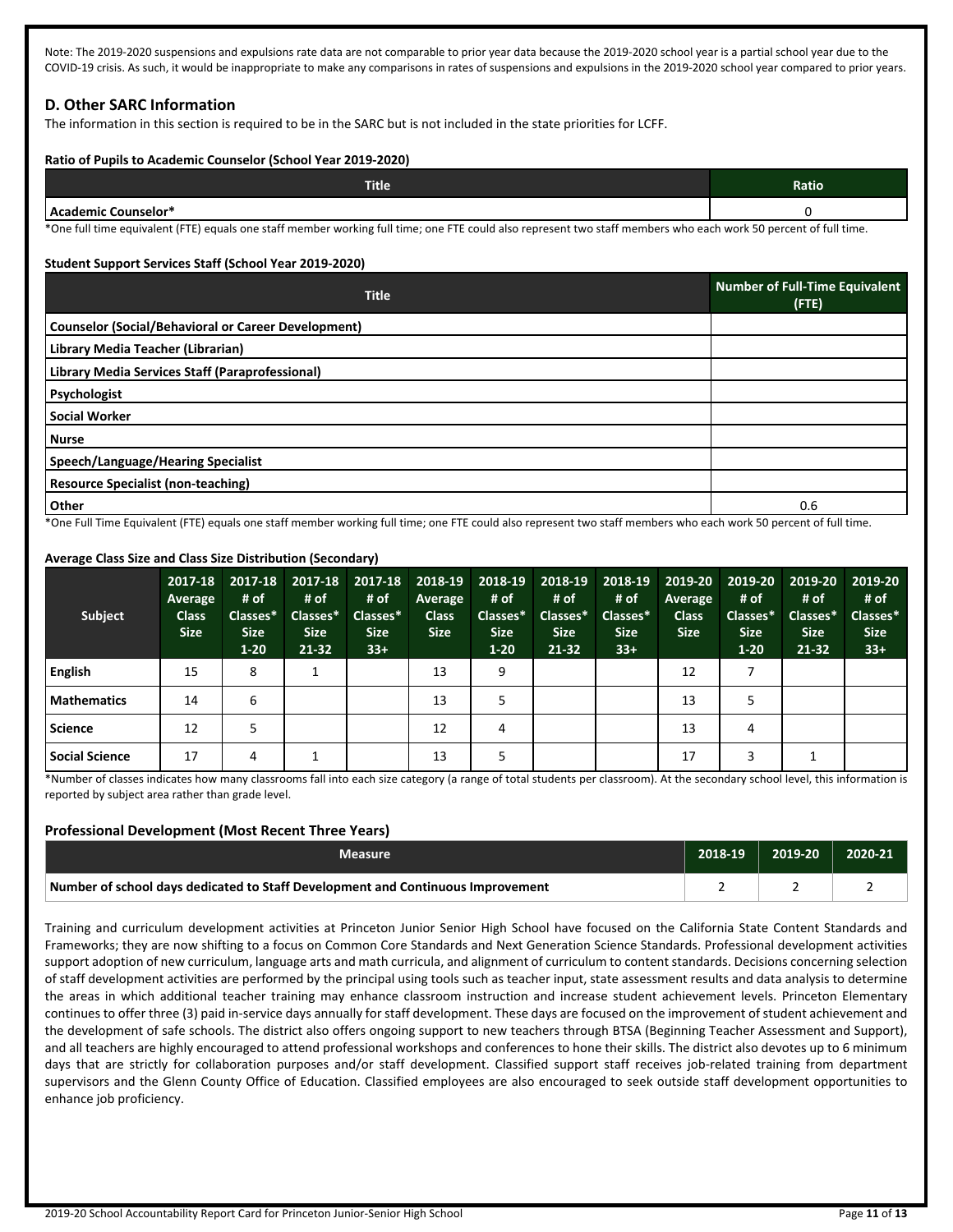#### **FY 2018-19 Teacher and Administrative Salaries**

| Category                             | <b>District</b><br><b>Amount</b> | <b>State Average for</b><br><b>Districts In Same</b><br>Category |
|--------------------------------------|----------------------------------|------------------------------------------------------------------|
| <b>Beginning Teacher Salary</b>      |                                  | \$44,318                                                         |
| <b>Mid-Range Teacher Salary</b>      |                                  | \$67,053                                                         |
| <b>Highest Teacher Salary</b>        |                                  | \$90,163                                                         |
| <b>Average Principal Salary (ES)</b> |                                  | \$106,389                                                        |
| <b>Average Principal Salary (MS)</b> |                                  | \$113,976                                                        |
| <b>Average Principal Salary (HS)</b> |                                  | \$114,214                                                        |
| <b>Superintendent Salary</b>         |                                  | \$141,066                                                        |

| <b>Percent of District Budget</b> | <b>District</b><br><b>Amount</b> | <b>State Average for</b><br><b>Districts In Same</b><br>Category |
|-----------------------------------|----------------------------------|------------------------------------------------------------------|
| <b>Teacher Salaries</b>           | 25.0                             | 29.0                                                             |
| <b>Administrative Salaries</b>    | 10.0                             | 6.0                                                              |

\* For detailed information on salaries, see the CDE Certificated Salaries & Benefits webpage at [www.cde.ca.gov/ds/fd/cs/](http://www.cde.ca.gov/ds/fd/cs/).

#### **Types of Services Funded**

Princeton offers after school tutoring to students who choose to attend. Credit recovery classes are available for students who need to make up for credit deficiencies. Online classes in a variety of subjects, including AP level, are available to students.

#### **State Priority: Pupil Engagement**

The SARC provides the following information relevant to the State priority: Pupil Engagement (Priority 5):

- High school dropout rates; and
- High school graduation rates.

#### **Dropout Rate and Graduation Rate (Four-Year Cohort Rate)**

| <b>Rate for Princeton Junior-Senior High</b> |    | 2016-17 2017-18 2018-19 |      |
|----------------------------------------------|----|-------------------------|------|
| Dropout Rate                                 | -- |                         |      |
| <b>Sanduation Rate</b>                       | -- | 100                     | 94.1 |

| Rate for Princeton Joint Unified School 2016-17 2017-18 2018-19 |    |     |  |
|-----------------------------------------------------------------|----|-----|--|
| Dropout Rate                                                    | -- |     |  |
| <b>Sanduation Rate</b>                                          | -- | 100 |  |

| Rate for California    |      | 2016-17   2017-18   2018-19 |      |
|------------------------|------|-----------------------------|------|
| Dropout Rate           | 9.1  | 9.6                         |      |
| <b>Graduation Rate</b> | 82.7 | 83                          | 84.5 |

#### **Career Technical Education Participation**

| <b>Measure</b>                                                                                                 | <b>CTE Program</b><br>Participation |
|----------------------------------------------------------------------------------------------------------------|-------------------------------------|
| Number of pupils participating in CTE                                                                          | 44                                  |
| % of pupils completing a CTE program and earning<br>a high school diploma                                      | 100                                 |
| % of CTE courses sequenced or articulated between<br>the school and institutions of postsecondary<br>education |                                     |

#### **FY 2018-19 Expenditures Per Pupil and School Site Teacher Salaries**

| Level              | <b>Total</b> | <b>Restricted</b> | <b>Unrestricted</b> | <b>Average</b><br><b>Teacher</b><br><b>Salary</b> |
|--------------------|--------------|-------------------|---------------------|---------------------------------------------------|
| <b>School Site</b> | 29335.94     | 2858.60           | 32194.54            | 48712.50                                          |
| <b>District</b>    | N/A          | N/A               | 18203.62            | 48712.50                                          |
| <b>State</b>       | N/A          | N/A               | \$7,750             | \$68,990                                          |

| <b>Percent Differences</b>  | <b>Unrestricted</b> | Average<br><b>Teacher</b><br><b>Salary</b> |
|-----------------------------|---------------------|--------------------------------------------|
| <b>School Site/District</b> | 55.5                | 0.0                                        |
| <b>School Site/ State</b>   | 122.4               | $-34.5$                                    |

Note: Cells with N/A values do not require data.

#### **Courses for University of California (UC) and/or California State University (CSU) Admission**

| UC/CSU Course Measure                                                               | Percent |
|-------------------------------------------------------------------------------------|---------|
| 2018-19 Pupils Enrolled in Courses Required for<br>UC/CSU Admission                 | 100     |
| 2017-18 Graduates Who Completed All Courses<br><b>Required for UC/CSU Admission</b> | 25      |

#### **2019-20 Advanced Placement Courses**

| <b>Subject</b>                  | <b>Number of</b><br><b>AP Courses</b><br>Offered* | <b>Percent of</b><br><b>Students In</b><br><b>AP Courses</b> |
|---------------------------------|---------------------------------------------------|--------------------------------------------------------------|
| <b>Computer Science</b>         |                                                   | N/A                                                          |
| <b>English</b>                  |                                                   | N/A                                                          |
| <b>Fine and Performing Arts</b> |                                                   | N/A                                                          |
| <b>Foreign Language</b>         |                                                   | N/A                                                          |
| <b>Mathematics</b>              |                                                   | N/A                                                          |
| <b>Science</b>                  |                                                   | N/A                                                          |
| <b>Social Science</b>           |                                                   | N/A                                                          |
| <b>All courses</b>              |                                                   |                                                              |

\*Where there are student course enrollments of at least one student.